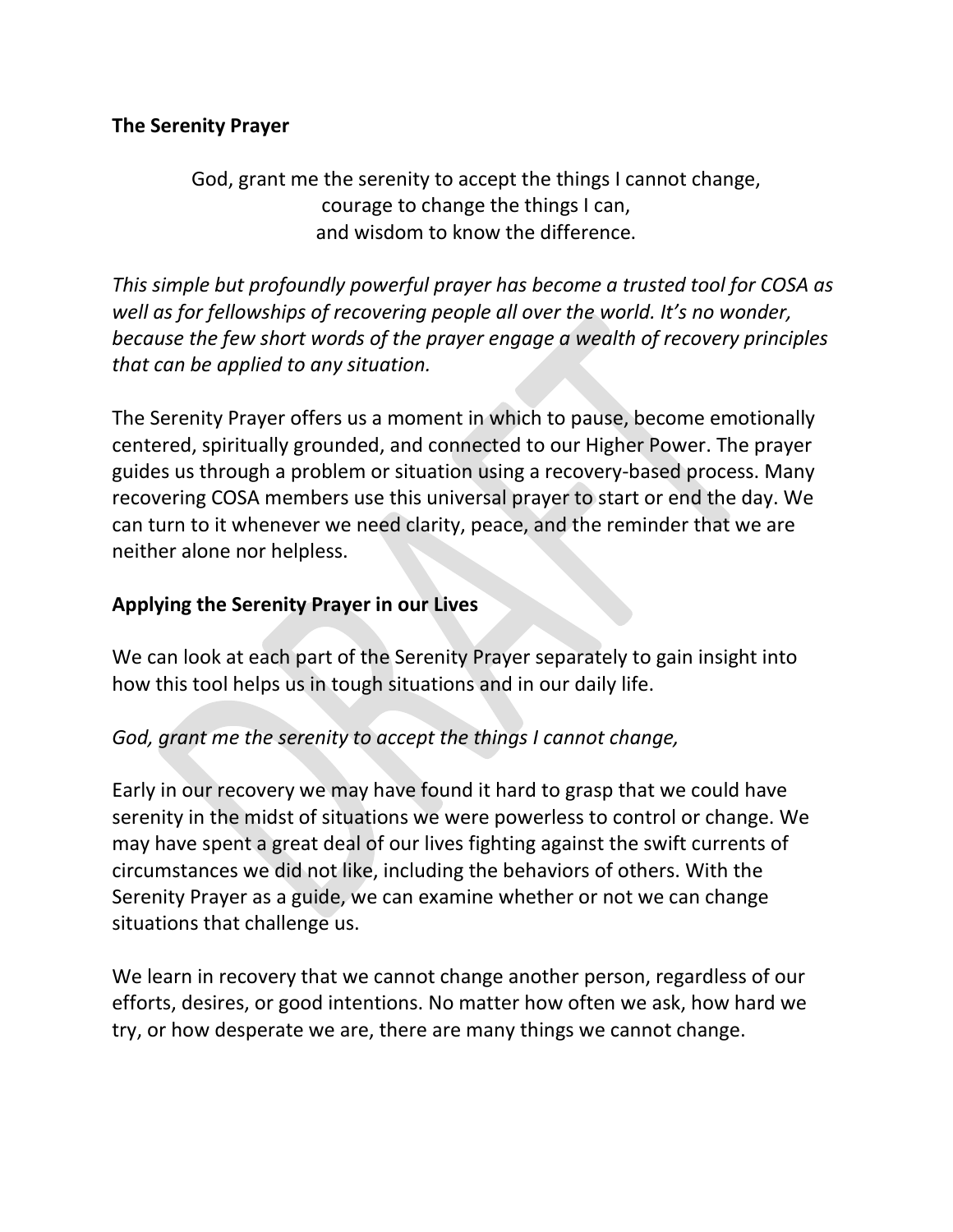We can use the Serenity Prayer in the most challenging of situations, such as discovering **compulsive** sexual **behavior that affects our lives**. We may feel anguished upon realizing that all our efforts to "help" have failed. Recovery and healing will come to others only when they are ready and want it for themselves. With this awareness, it becomes clear that we are not responsible for charting another person's path, for sparing them from the consequences of their actions, or for cleaning up the aftermath of their behaviors. While we may feel fear and discomfort at first, we detach from the false sense of responsibility and illusion of control. We ask for the serenity to *accept* what we cannot change. The Serenity Prayer might help us arrive more calmly at acceptance. We let go and trust our Higher Power to work it out for the greatest good. Along with this acceptance, we receive the gift of a peaceful, inner calm that we know as serenity.

#### *courage to change the things I can*,

In recovery we come to understand that what we *can* change is ourselves. The second part of the Serenity Prayer shifts the focus to examine what we can change, thus illuminating a pathway toward action.

Because change can be unsettling and difficult, we ask our Higher Power for courage as we endeavor to break out of our comfortable but self-defeating behaviors. We need courage to move from inertia into action.

Having accepted that we cannot change someone else does not mean there is nothing we can do. We can take action and make powerful changes that improve our lives, regardless of the circumstances of compulsive sexual behavior that are around us. In the Serenity Prayer, we ask our Higher Power to grant us courage to make changes such as **prioritizing** ourselves and our recovery, finding our voice, speaking our truth, standing up for ourselves, setting healthy boundaries, and asking for what we need.

#### *And wisdom to know the difference*.

In the midst of difficult, confusing, or emotionally charged situations we may not be able to see options and solutions clearly. In the last portion of the prayer, we ask our Higher Power for clarity to discern between what we can change and cannot change. Seeking wisdom from a Higher Power means we are not relying